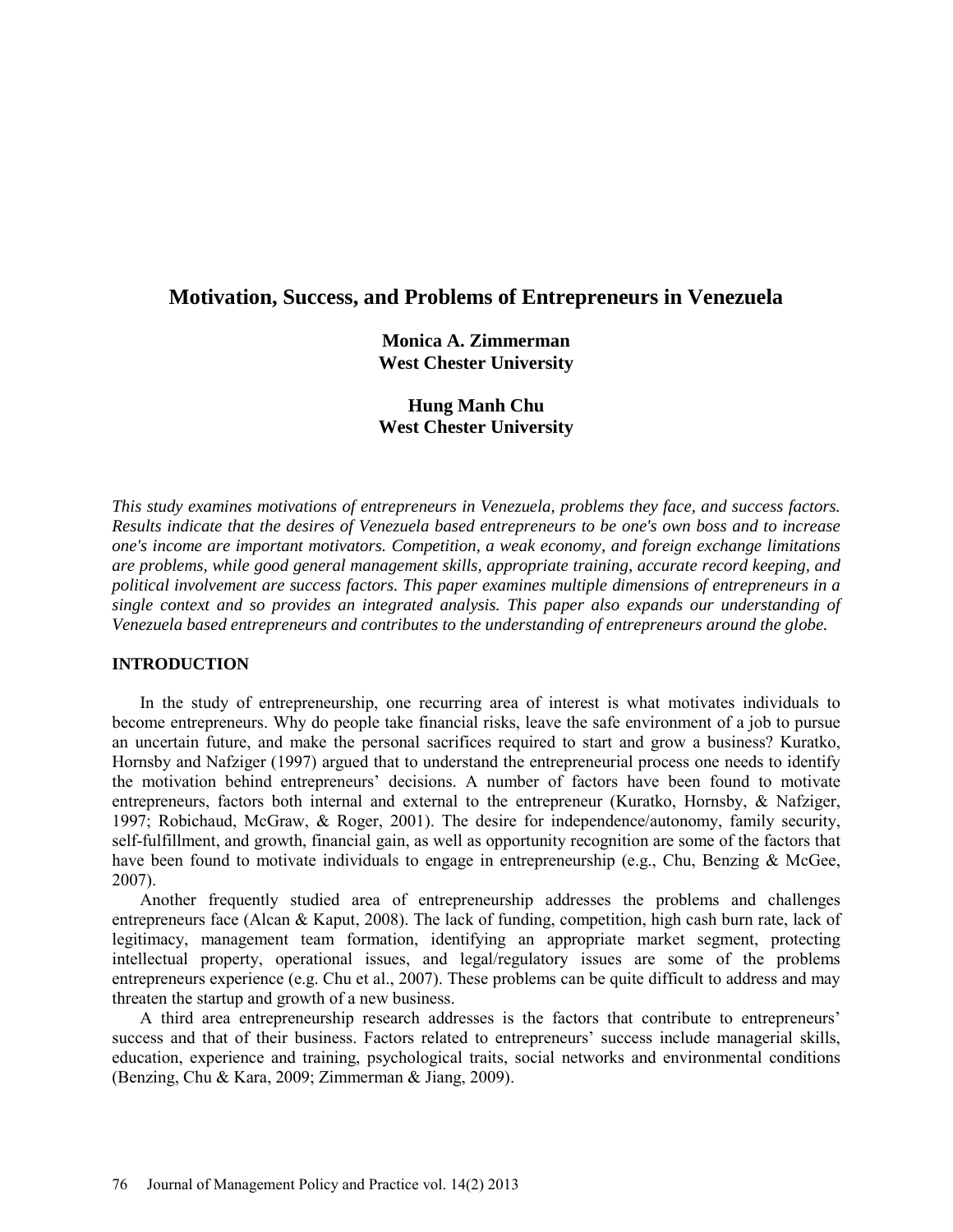While there is significant body of research examining the motivations and success factors of, as well as problems faced by entrepreneurs, much of the research has been conducted within developed economies. While many of these motivations, success factors and problems are common to entrepreneurs across countries and regions, there are some differences between entrepreneurs operating within developing vs. developed economies (Benzing et al., 2009*;* Chu, et al., 2007; McMullen, Bagby, & Palich, 2008). The differences in motivation and problems of entrepreneurs may be due to political, economic, and cultural factors of the country in which the business is located (Chu et al., 2007; Cook, 2001, Levy, 1993; McMullen et al., 2008; Minniti, 2008; Yalcin & Kapu, 2008). In this paper, we study entrepreneurs in one developing country, Venezuela. We collected data from approximately 300 entrepreneurs operating in Venezuela.

Venezuela, officially the Bolivarian Republic of Venezuela, is organized as a federal republic, and is led by President Hugo Chavez Friase. Venezuela is an emerging/developing nation (International Monetary Fund). Much of the Venezuelan economy is dominated by and dependent upon the petroleum industry, which accounts for approximately 95% of export earnings, approximately 40% of the country's federal budget revenues, and approximately12% of GDP (The World Fact Book). The sustainable development of non-oil related business appears unlikely (The Economist). In January 2011, the second devaluation of the national currency was announced by President Chavez within a twelve month period (The World Fact Book). In addition to heavy dependence upon the petroleum industry, the country's regulations and economic policies have resulted in significant inflation. In 2007, the Gross Domestic Product increased by 8.4% and the Consumer Price Index increased by 18.7% (International Monetary Fund). According to the Global Entrepreneurship Monitor (2009), 14.5% of Venezuelan adults are engaged in a new venture. Entrepreneurs in Venezuela are respected and viewed as skilled, competent, and possessing a high level of status. Among the 31 countries in the Global Entrepreneurship Monitor study, Venezuela was ranked as the second highest in terms of the number of startups/new firms (Orford, Wood, Herrington & Fischer, 2004).

We believe that the paper makes several important contributions. First, it provides data on entrepreneurs operating in Venezuela, a group of entrepreneurs not often studied. Second, studying entrepreneurs in Venezuela contributes to the study of entrepreneurs around the globe. According to Yalcin and Kapu (2008) diverse empirical evidence, especially evidence from different countries, can enrich the literature on entrepreneurial motivations. In addition, because Venezuela is considered to be a developing economy (International Monetary Fund) our study provides insight on entrepreneurs operating in a developing economy. Finally, by examining the motivations, problems, and success factors of entrepreneurs in Venezuela we can look at multiple dimensions of entrepreneurs in a single context and so provide an integrated analysis.

We begin with a review of literature on motivations of entrepreneurs, the problems they face and factors related to the success of entrepreneurs. We then present our methodology and analysis of our data followed by our results. We discuss the results and conclude with implications, limitations and areas for future research.

## **LITERATURE REVIEW**

According to Yalcin and Kapu (2008), the motives and problems of entrepreneurs are two of the important dimensions to consider in studying the entrepreneurship process. Motives provide insight into the entrepreneurs' intentions, and problems affect the startup and growth of a business (Yalcin & Kapu, 2008). A third important dimension of entrepreneurship research involves factors that are related to entrepreneurial success (Benzing et al., 2009).

#### **Factors Motivating Entrepreneurs**

Understanding what motivates individuals to engage in entrepreneurship (Yalcin & Kapu, 2008) is important in the study of business creation. Excluding motivation from the study of business creation results in an incomplete theory (Herron & Sapienza, 1992). Kuratko and colleagues (1997) argued that to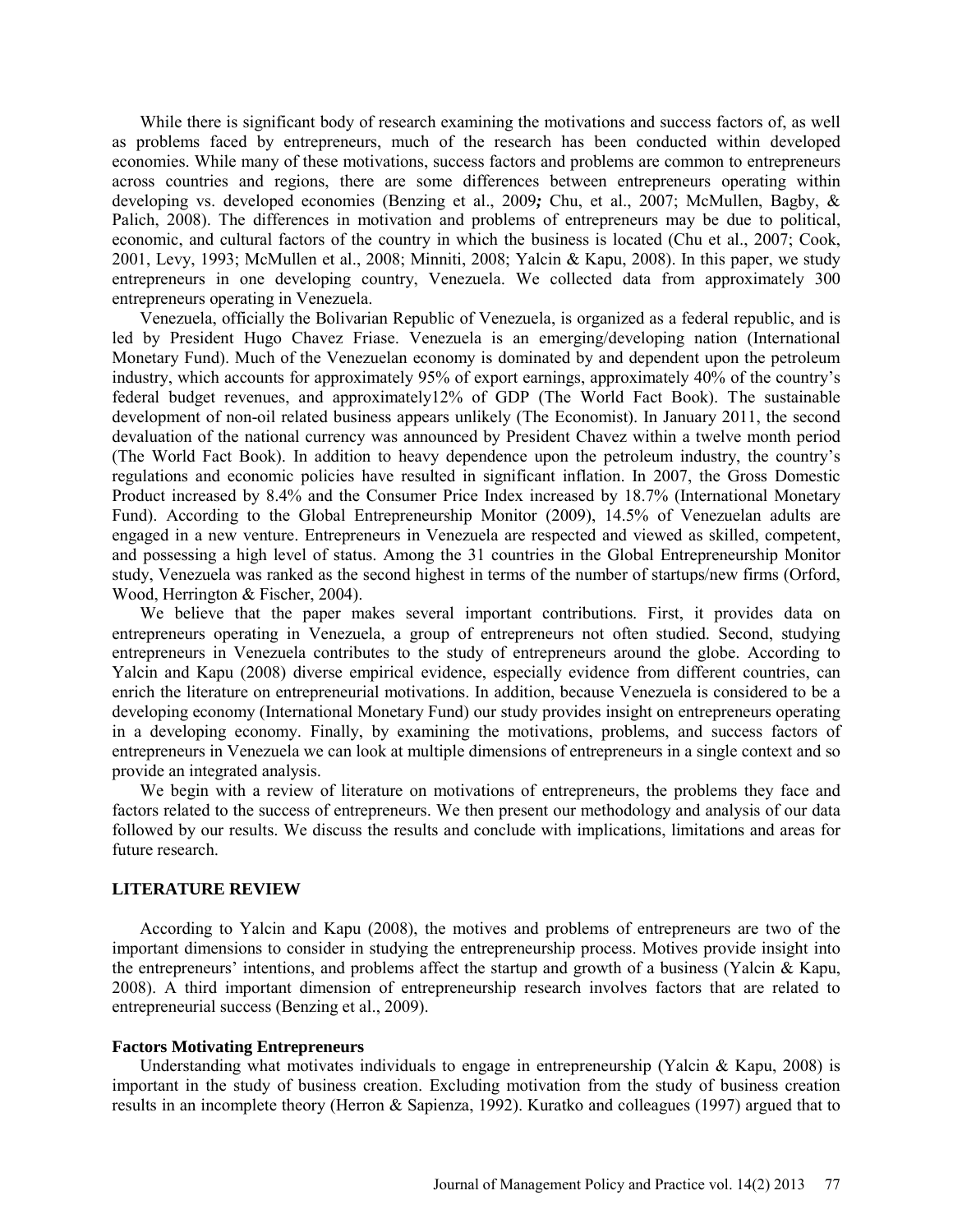understand the entrepreneurial process, one must understand entrepreneurs' motivation to start and sustain their venture. Carsrud and Brannback (2011) argued that motivation is the link between the intention and action of entrepreneurs, and there appears to be a relationship between motivation and performance (Herron & Robinson, 1993; Kuratko et al., 1997).

Motivating factors can be either internal or external to the entrepreneur (Kuratko et al., 1997; Robichaud et. al, 2001). Kuratko et al., (1997) classified motivators into four categories: extrinsic rewards, independence/ autonomy, intrinsic rewards, and family security. Yalcin and Kapu (2008) classified entrepreneurial motivations into four categories: financial, recognition, freedom, and family tradition (i.e., the motive to continue the family business and to imitate family members). Motivating factors can also be classified as push or pull factors. "Push factors include the need to increase family income, dissatisfaction with a salary-based job, problems with finding an appropriate job and the need for flexibility for family responsibilities." Pull factors include "the need for independence, self-actualization, increased status quo and reputation in society" (Yalcin & Kapu, 2008, pp.188-189). "Instincts (motives) drive behavior where the goal is to survive, to succeed, and to avoid failure," and motives have been used to address the question what causes a person to take action (Carsrud & Brannback, 2011, p.11).

Factors that have been found to motivate entrepreneurs include the desire for independence/ autonomy, family security, self-fulfillment, growth, financial gain, and opportunity recognition (e.g., Chu et al., 2007). In their study of Kyrgyzstan entrepreneurs, Yalcin and Kapu (2008) found the desire to earn more money and the lack of appropriate job opportunities to be the key motivators. Chu et al. (2007) found that among Kenyan and Ghanaian entrepreneurs the top motivators were increasing income, creating a job for oneself, personal satisfaction and growth, and job security. Entrepreneurs in Romania are motivated by the opportunity to increase their income and to provide job security (Benzing, Chu & Szabo, 2005), and Ugandan entrepreneurs' primary motivation was to make a living/money (Bewayo, 1995). In their study of North, Central, and South Vietnamese entrepreneurs, Swierczek and Ha (2003) found that entrepreneurs were motivated by challenge and achievement. Benzing, Chu & Callanan (2005) found Vietnamese entrepreneurs were motivated by the desire for personal satisfaction and growth and to provide jobs for family members and the entrepreneur. In Turkey, the motivation to increase income, job security, as well as personal freedom and independence were important to entrepreneurs (Benzing et al., 2009). Filipino entrepreneurs were found to be motivated by the desire to earn more money and to be independent (Chu, Leach & Manuel, 1998). Although (e.g. Wang, Prieto, & Hinrichs, 2010) there appear to be some similarities in the motivation of entrepreneurs around the globe, there are some differences as well.

#### **Problems Facing Entrepreneurs**

In addition to factors that motivate entrepreneurs, another frequently studied dimension of entrepreneurship research addresses the problems faced by entrepreneurs (Yalcin & Kapu, 2008). Entrepreneurs face many problems. Problems such as the liability of newness, lack of funding, competition, cash burn, building legitimacy, forming a management team, identifying an appropriate market segment, protecting intellectual property, operational issues, and legal/regulatory issues can be very difficult for entrepreneurs (e.g., Stinchombe, 1965; Zimmerman & Zeitz, 2002). Alpander, Carter, and Forsgren (1990) identified ten critical problems encountered by entrepreneurs in their first three years in business: finding new customers, obtaining financing, recruiting and hiring new employees, recruiting and hiring new managers, dealing with current employee problems, product pricing, planning for market expansion, handling legal problems, product quality, and dealing with government agencies.

In developing countries an unstable and bureaucratic business context is a common problem. For example, entrepreneurs in Africa struggle with laws governing private enterprises. They struggle with the poor design and/or enforcement of contract and private property laws, as well as overly complex business registration and tax systems (Chu et al., 2007). Kenyan entrepreneurs identified a weak economy as their most pressing problem followed by competition and unreliable/undependable employees. Entrepreneurs in Ghana also identified a weak economy as the most pressing problem, followed by access to short- and long-term funding (Chu et al., 2007). Turkish entrepreneurs reported the complexity of the tax structure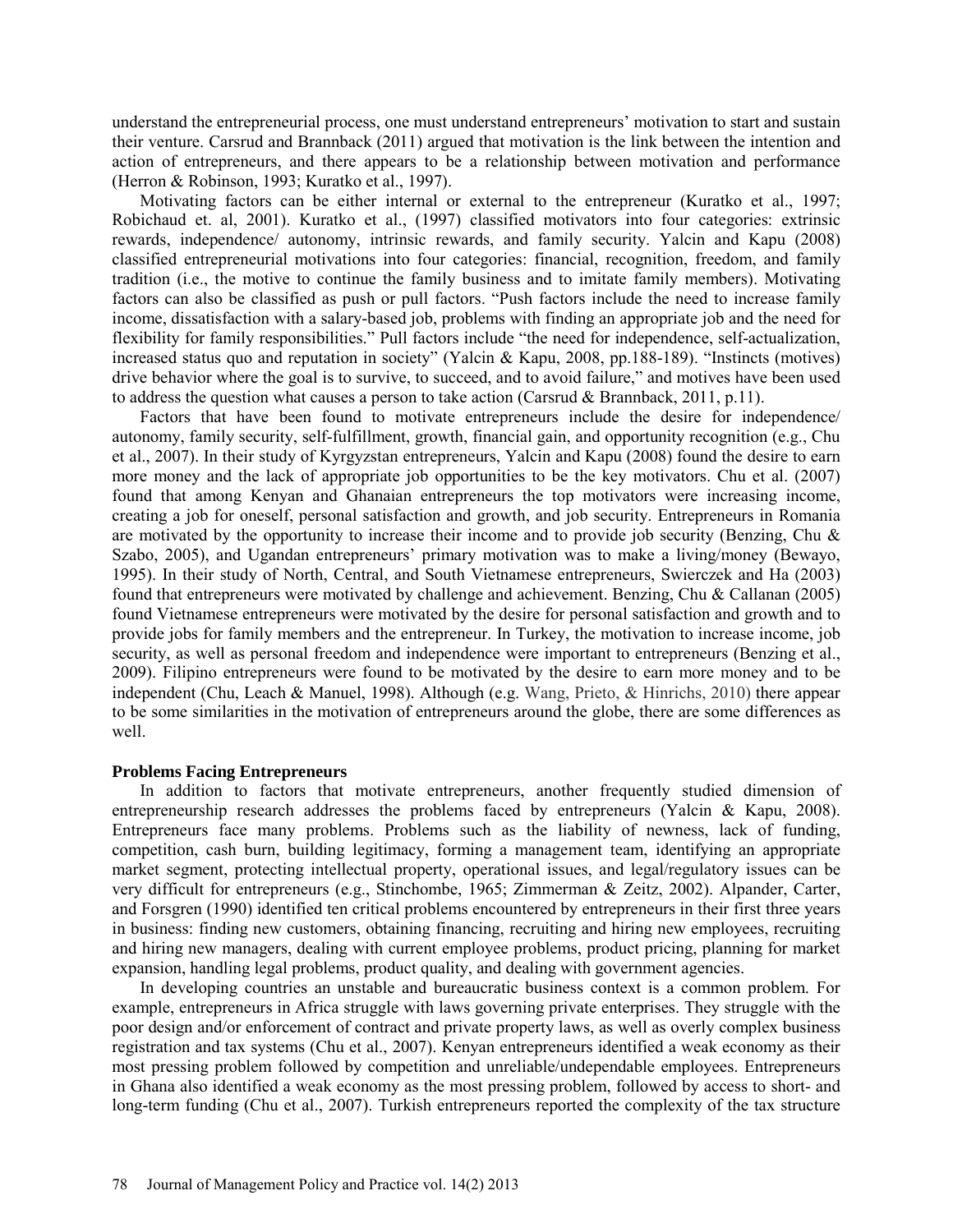and its lack of clarity, lack of employee reliability and dependability, and the inability to maintain accurate accounting records to be the most pressing problems they face (Benzing et al., 2009; Chu, Kara, & Benzing, 2008). Hisrich (1988) found the most significant problem for entrepreneurs in Northern Ireland to be funding followed by marketing, weak collateral and technological development. Entrepreneurs in Kyrgyzstan, Yalcin and Kapu (2008) reported red tape, funding, high taxes, and labor to be the biggest problems they faced. In Vietnam, Benzing, Chu and Callanan (2005) found that the most pressing problems for entrepreneurs were competition, unreliable/undependable employees, and difficulty in obtaining short- and long-term capital. The difficulty in obtaining capital is a problem for owners of most small and medium size enterprises operating in developing and transition economies (Benzing, Chu & Szabo, 2005), and without adequate capital the success and growth of their business is limited (Chu et al., 2008).

# **Success Factors of Entrepreneurs**

A third dimension of entrepreneurship research addresses variables which contribute to business success. According Benzing et al., (2009) most studies which examine the success of entrepreneurial businesses focus on three sets of variables: the external environment (e.g., industry conditions), entrepreneurs' managerial skills and training (e.g., maintaining accounting records), and entrepreneurs' psychological and personality traits (e.g. drive for independence).

Another factor linked to entrepreneurs' success is capital. While financial capital can be difficult to access, it can be a great asset. In addition to financial capital, three other forms of capital are also important to the success of entrepreneurs. Three such forms of capital that have been identified are human-, social-, and reputational capital (Zimmerman & Jiang, 2009). Human capital is an individual's knowledge and skills (Becker, 1964) and is important in entrepreneurial discovery, problem solving, adapting to change, and implementing new technologies (e.g., Davidsson & Honig, 2003; Shrader & Siegel, 2007; [Siegel, Waldman & Youngdahl, 1997\)](javascript:popRef(). Two critical components of human capital are education (e.g., Bantel & Jackson, 1989; Norburn & Birley, 1998) and prior experience (e.g., Fischer & Pollock, 2004; Hambrick & Mason, 1984). Social capital, often thought of as social networks, is a set of social resources embedded in relationships (Burt, 1992; Tsai & Ghoshal, 1998) and is derived not only from networks, but also from norms of and relationships in the social structure in which a person operates (Putnam, 1995). Reputational capital refers to social resources and legitimacy certified by well-regarded individuals and organizations (Honig & Antoncic, 2003; Oliver, 1997; Powell & DiMaggio, 1991), and it accrues from a good reputation (Fombrun, 1996).

Benzing et al., (2009) identified reputation for honesty, charisma/ friendliness, and good customer service as key success factors among Turkish entrepreneurs. Similarly, Hungarian entrepreneurs valued charisma/friendliness, good customer service, and reputation for honesty as important success factors (Benzing, Chu & Szabo, 2005). Romanian entrepreneurs added hard work to the list of success factors important to Hungarian entrepreneurs (Benzing et al., 2005). Entrepreneurs in Vietnam also reported reputation for honesty, charisma/friendliness, and good customer service as key success factors as well as providing a good product at a competitive price (Benzing et al., 2005).

## **RESEARCH METHODOLOGY**

#### **Survey Questionnaire**

The survey used in this study was developed by Hung M. Chu (Chu & Katsioloudes, 2001) and has been used in a number of studies (Benzing, Chu & Callanan, 2005; Chu & Katsioloudes, 2001; Chu et al., 2007). The questionnaire survey consists of 26 questions which are divided into four sets of questions. The first set of questions addresses ownership, types and age of business, number and category of employees. The second set focuses on personal information on the business owner such as his/her age, gender, marital status, educational level and work history. The third set of questions addresses the entrepreneur's daily experiences and expectations including questions focusing on motivations, problems,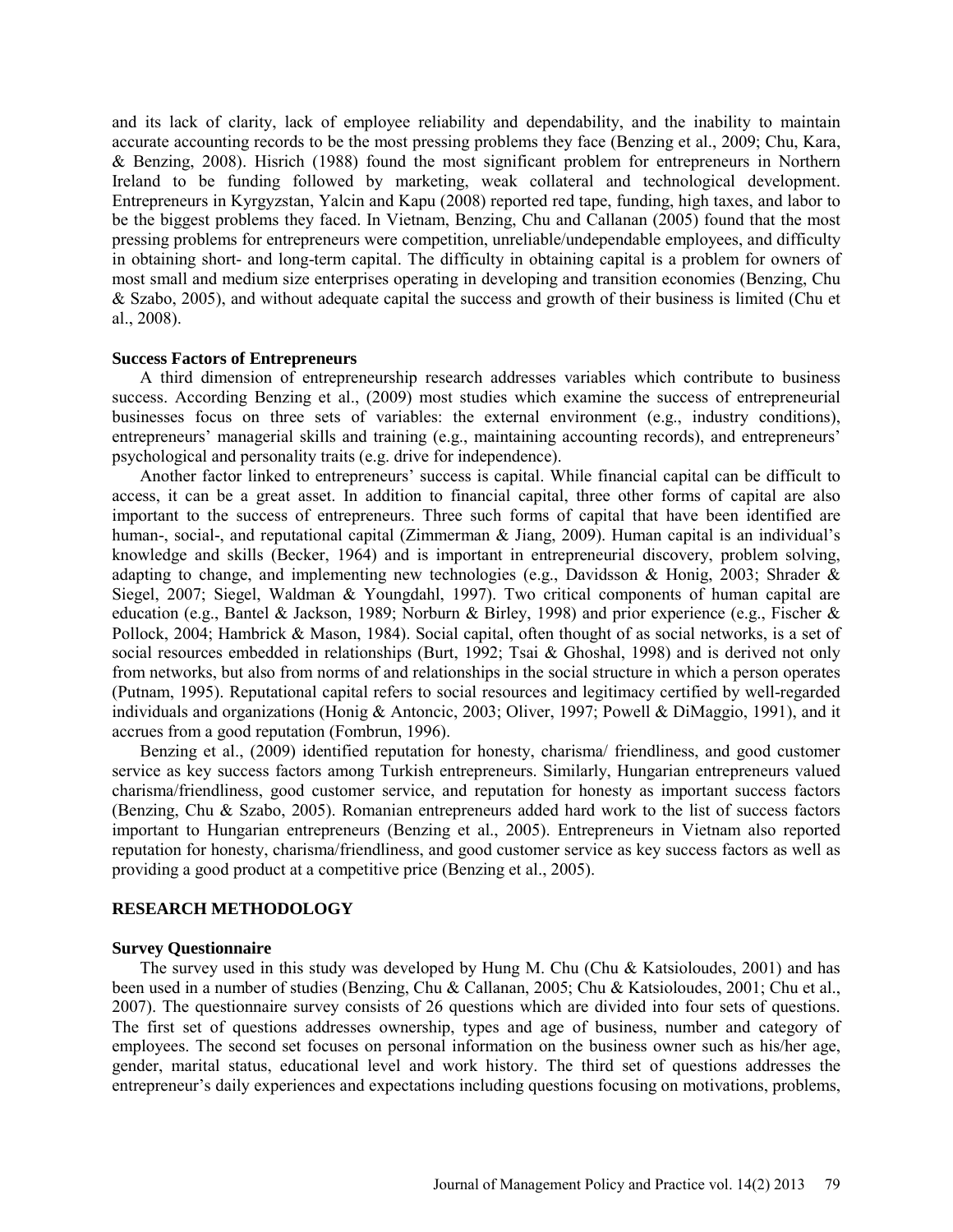and sources of success or failure. The fourth set of questions addresses perceived success, stress, and support.

#### **Sample and Data Collection**

Potential subjects of the study were identified and randomly selected through the use of Chamber of Commerce directories in Venezuela. Nonprofit organizations, government owned enterprises, and any business engaged in street transactions were disregarded. For the purpose of this study, an entrepreneur is defined as an individual who owns and operates an independent retail, wholesale, service or manufacturing business. The data were obtained through face-to-face interviews of entrepreneurs conducted by a Venezuela university graduate assistant. The sample consists of two hundred and ninety seven usable interviews.

The motivation items and perceived success items were measured using a 5 point- Likert Scale. The problem items were measured using a 4 point scale. The perceived success, stress and support questions were measured using 4 and 5 point Likert Scales. A mean score for each item was calculated, where a higher mean score indicates greater importance.

# **RESULTS**

The characteristics of the businesses and business owners surveyed are presented in Table 1.The majority of the businesses owned by the entrepreneurs surveyed were retail based businesses, slightly under 70% (69.12%). Approximately 20% (20.22%) of the businesses were service based businesses, 6.25% were wholesale businesses, 3.69% were manufacturing businesses, and less than 1% of the businesses were agriculture based businesses. The average age of all of the businesses was 9.19 years. Businesses owned by men (mean of 9.88 years) were older than those owned by women (mean of 7.38 years). The mean business size was 6.48 full-time employees and 3.99 part-time employees. The majority of the businesses were established by the respondent (58.25%), followed by those bought from the previous owner (20.20%). Almost ten percent (9.43%) of the businesses were inherited, approximately five percent (5.05%) were franchises, over three percent (3.37%) were independently owned, just over two percent (2.02%) were partnerships, and less than two percent (1.68%) reported some other means of establishment.

In terms of the business owners, 72.05% of the sample was male and 27.95% were female. The mean age of the business owners surveyed was 42.97 years. The mean age of the male business owners was higher (44.44 years) than the mean age of the female owners (39.21 years). Almost 67% (66.85%) of the entrepreneurs surveyed were married compared to approximately 33% (33.15%) who were single. In terms of education, 212 respondents (71.37%) reported having at least some college education or higher. Included in that figure are 28 respondents (9.42%) who completed some graduate work or who completed a graduate degree. Finally, the mean number of hours worked per week by the respondents was almost 47 hours.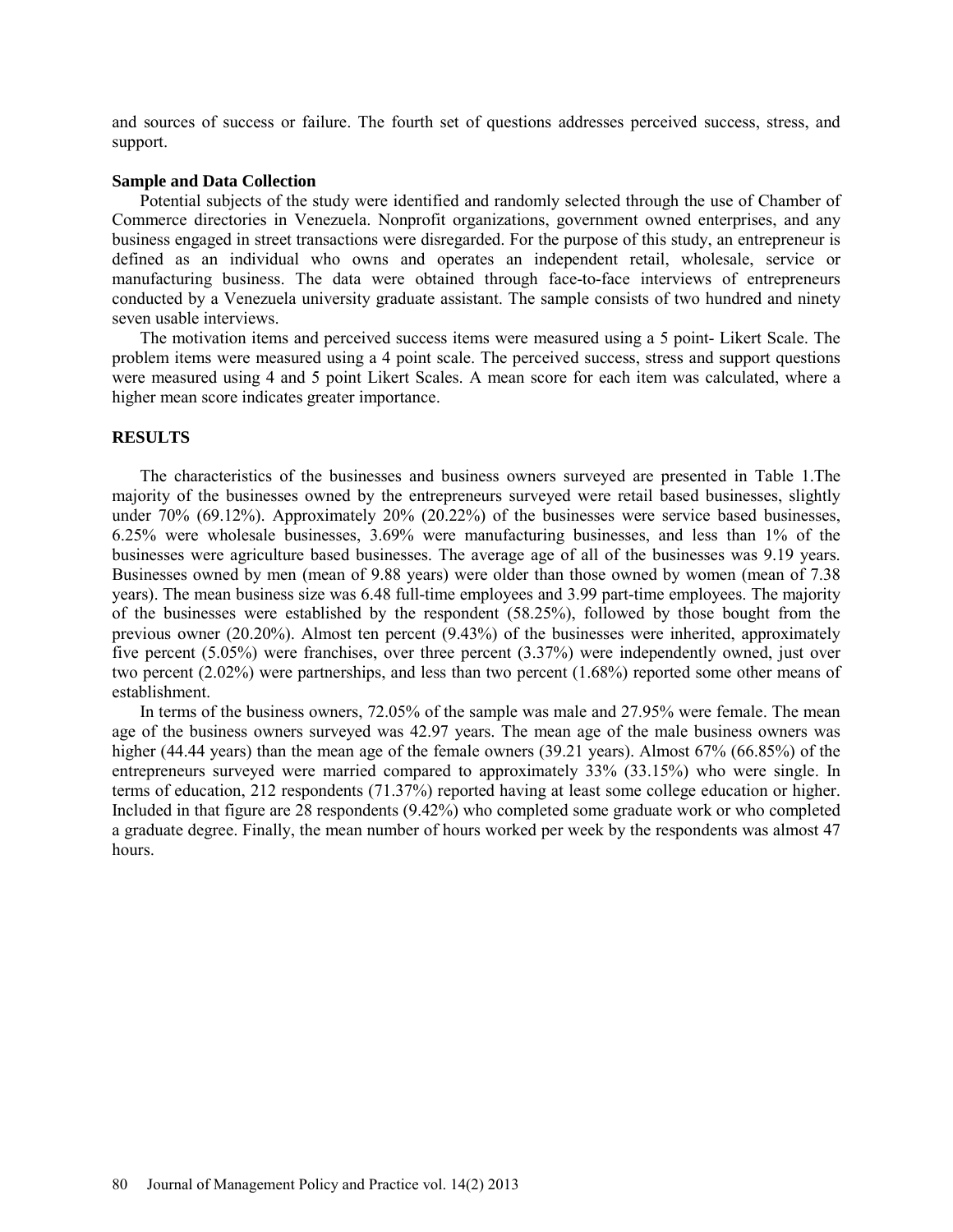**TABLE 1 CHARACTERISTICS OF ENTREPRENEURS AND THEIR BUSINESS**

| Type of Business                   | Frequency (Count) | Percent                   |  |
|------------------------------------|-------------------|---------------------------|--|
| Retailing                          | 188               | 69.12                     |  |
| Service                            | $\overline{55}$   | 20.22                     |  |
| Wholesaling                        | $\overline{17}$   | 6.25                      |  |
| Manufacturing                      | 10                | 3.68                      |  |
| Agriculture                        | $\overline{2}$    | 0.74                      |  |
| Average Age of Business            | Mean              | <b>Standard Deviation</b> |  |
| Sample                             | 9.19              | 7.70                      |  |
| Male                               | 9.88              | 8.18                      |  |
| Female                             | 7.38              | 6.01                      |  |
| <b>Average Number of Employees</b> | Mean              | <b>Standard Deviation</b> |  |
| Full Time                          | 6.48              | 14.00                     |  |
| Part Time                          | 3.99              | 9.27                      |  |
| Type of Business Ownership         | Frequency         | Percent                   |  |
| Established by you                 | 173               | 58.25                     |  |
| Bought from another Owner          | 60                | 20.20                     |  |
| Inherited                          | 28                | 9.43                      |  |
| Independently owned                | 10                | $\overline{3.37}$         |  |
| <b>Franchise Business</b>          | 15                | 5.05                      |  |
| Owned in Partnership               | 6                 | 2.02                      |  |
| Other                              | 5                 | 1.68                      |  |
| Gender                             | Frequency         | Percent                   |  |
| Male                               | 214               | $\overline{72.05}$        |  |
| Female                             | 83                | 27.95                     |  |
| Average Age (Years)                | Mean              | <b>Standard Deviation</b> |  |
| Sample                             | 42.97             | 11.39                     |  |
| Male                               | 44.44             | 11.60                     |  |
| Female                             | 39.21             | 10.08                     |  |
| <b>Educational level</b>           | Frequency         | Percent                   |  |
| Completed Grade School             | 6                 | 2.02                      |  |
| Some high School                   | $\overline{22}$   | 7.41                      |  |
| Completed High School              | $\overline{57}$   | 19.19                     |  |
| Some College                       | 99                | 33.33                     |  |
| <b>Completed College</b>           | $\overline{85}$   | 28.62                     |  |
| Some Graduate Work                 | 20                | 6.73                      |  |
| A graduate Degree                  | 8                 | 2.69                      |  |
| <b>Marital Status</b>              | Frequency         | Percent                   |  |
| Married                            | 119               | 66.85                     |  |
| Single                             | $\overline{59}$   | 33.15                     |  |
| Average working hours/week         | 46.91             | 12.31                     |  |

### **Motivation to Become a Business Owner**

The motivation factors were measured using a five-point Likert scale, in which five (5) indicated the factor was important and one (1) indicated that the factor was not important. The mean score and standard deviation were computed for each item. Respondents were asked to rate 12 motivations for owning a business. Table 3 shows that the two most important reasons to become a business owner were "to be my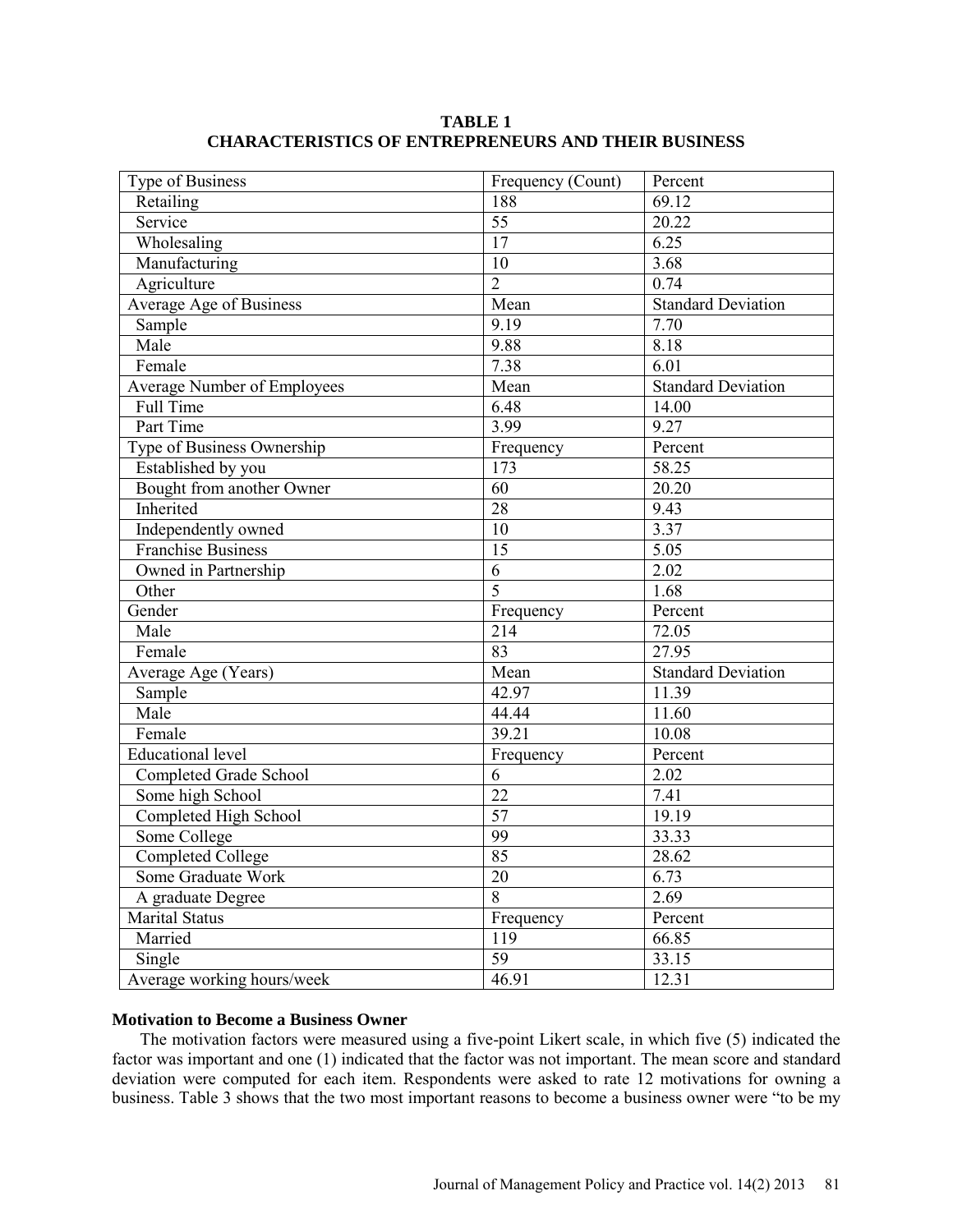own boss" (mean of 4.73) and "to increase my income" (mean of 4.73). Other important reasons included "for my own satisfaction and growth" (mean of 4.68), "so I will always have job security" (mean of 4.63), and "to prove I can do it" (mean of 4.62). The lowest rated factors among those presented were "any other reason" (mean of 4.13), "to be closer to my family" (mean of 4.30), and "to build a business to pass on" (mean of 4.34).

| Mean | <b>Standard Deviation</b> |
|------|---------------------------|
| 4.73 | 0.79                      |
| 4.51 | 0.92                      |
| 4.62 | 0.85                      |
| 4.73 | 0.79                      |
| 4.57 | 0.98                      |
| 4.44 | 1.02                      |
| 4.68 | 0.83                      |
| 4.63 | 0.86                      |
| 4.34 | 1.19                      |
| 4.54 | 0.95                      |
| 4.30 | 1.17                      |
| 4.13 | 1.39                      |
|      |                           |

**TABLE 2 MOTIVATIONAL FACTORS**

 $\overline{N} = 297$ 

# **Problems of Entrepreneurs**

Respondents were asked to rate 17 problems in terms of their importance to the entrepreneur using a four-point Likert scale in which four (4) indicated the item was important and one (1) indicated the item was not a problem. The mean score and standard deviation were computed for each item. Results presented in Table 4 indicate that a "weak economy" was rated as the most important problem (mean of 3.82), followed by "too much competition" (3.63), and "foreign exchange limitations" (3.40). The problems rated least important were largely related to infrastructure, "electricity problems" (2.18), "poor roads/transportation" (2.55), and "limited parking" (2.63). "Any other problem you face" was rated as the least important factor (1.00).

Problems Real Standard Deviation Near Standard Deviation Unreliable and undependable employees  $\begin{array}{|l|l|} \hline 3.22 & 1.34 \hline \end{array}$ Too much competition  $3.63$  1.22 Obtaining short-term financial capital  $3.28$  1.36 Obtaining long-term financial capital 3.32 1.35<br>Too much government regulation/bureaucracy 3.11 1.37 Too much government regulation/bureaucracy Limited parking 2.63 1.34<br>Unsafe location 2.71 2.71 Unsafe location 3.11 Weak economy 3.82 1.32 Lack of management training 2.87 1.37 Lack of marketing training 2.84 1.32 Inability to maintain accurate and informative accounting records | 3.02 | 1.34 Complex and confusing tax structure  $\begin{array}{|l|c|c|c|c|c|c|c|c|} \hline 3.16 & 1.28 \hline \end{array}$ 

**TABLE 3 PROBLEMS FACED BY ENTREPRENEURS**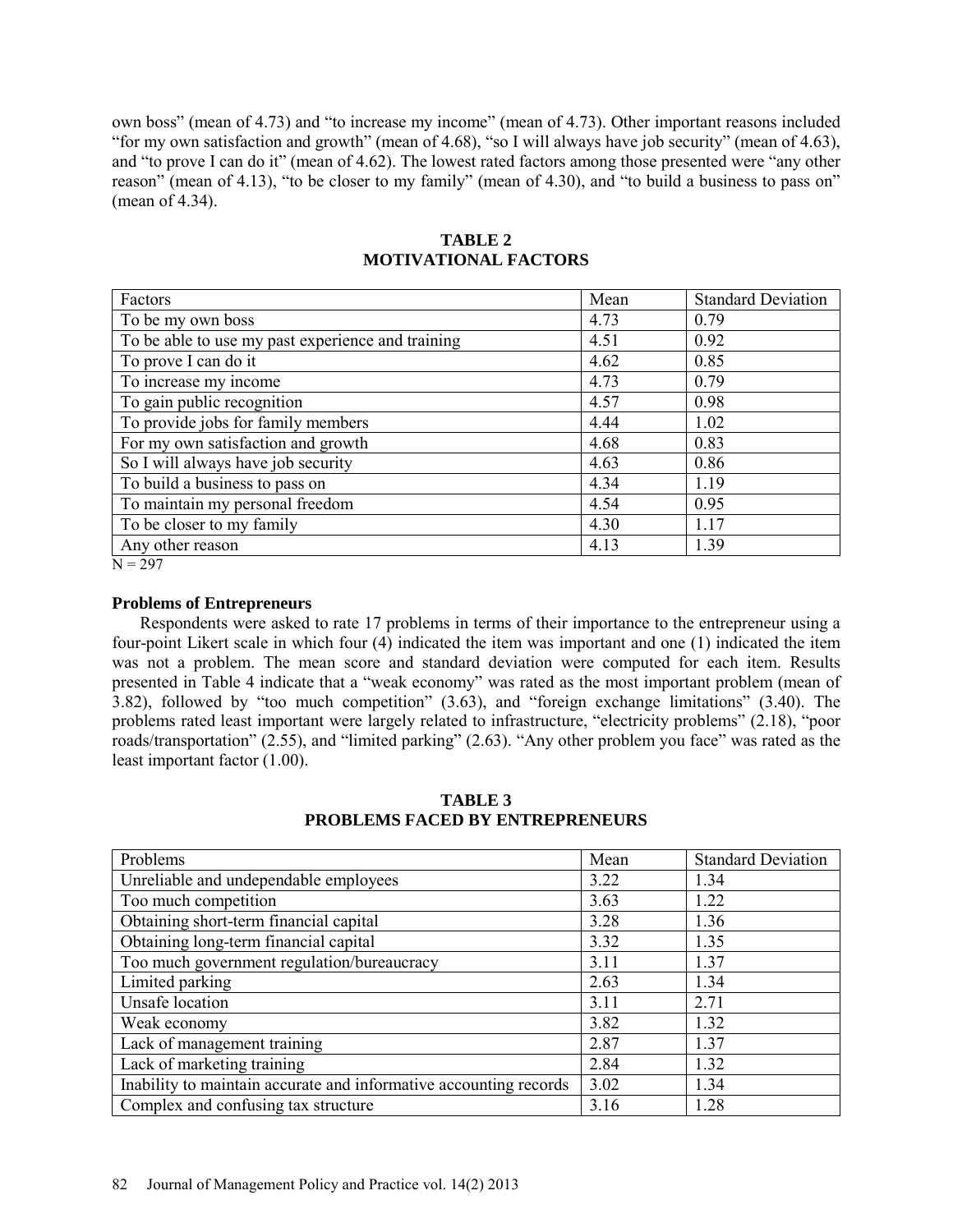| 2.93 |      |
|------|------|
| 3.40 | - 37 |
| 2.55 | .27  |
| 2.18 | 37   |
| 00.1 |      |
|      |      |

N= 297

#### **Perceived Success Factors**

Using a five-point Likert scale, with five (5) being extremely important and one (1) being least important, the Venezuelan business owners in the sample rated their perception of 17 items in relation to their success. As shown on Table 4, the four highest rated factors, each rated a mean of 4.73, were "good general management skills," "appropriate training," "maintenance of accurate records of sales/expenses," and "political involvement." Those items rated as least important were "location" (4.13), "hard-work" (4.30), and "good product at a competitive price" (4.34).

| <b>Success Factors</b>                            | Mean | <b>Standard Deviation</b> |
|---------------------------------------------------|------|---------------------------|
| Good general management skills                    | 4.73 | 0.79                      |
| Charisma; friendliness to customers               | 4.51 | 0.92                      |
| Satisfactory government support                   | 4.62 | 0.85                      |
| Appropriate training                              | 4.73 | 0.79                      |
| Access to capital                                 | 4.57 | 0.98                      |
| Previous business experience                      | 4.44 | 1.02                      |
| Support of family and friends                     | 4.68 | 0.83                      |
| Marketing factors such as sales promotion         | 4.63 | 0.86                      |
| Good product at a competitive price               | 4.34 | 1.19                      |
| Good customer service                             | 4.54 | 0.95                      |
| Hard-work                                         | 4.30 | 1.17                      |
| Location                                          | 4.13 | 1.39                      |
| Maintenance of accurate records of sales/expenses | 4.73 | 0.79                      |
| Ability to manage personnel                       | 4.51 | 0.92                      |
| Community involvement                             | 4.62 | 0.85                      |
| Political involvement                             | 4.73 | 0.79                      |
| Reputation for honesty                            | 4.57 | 0.98                      |
| $N = 297$                                         |      |                           |

# **TABLE 4 PERCEIVED SUCCESS FACTORS**

### **Success, Satisfaction, and Stress**

Results from a series of questions on success, satisfaction, and stress are shown in Table 5. Using a four-point Likert scale, with 1 as below average, 2 as average, 3 as successful, and 4 as very successful, business owners were asked how they would describe their business success. The mean score of the success item was a 3.13, which falls between successful and very successful. In response to a question regarding extent of satisfaction with business success (using a five-point Likert scale with 1 as very dissatisfied, 3 as somewhat satisfied, and 5 as very satisfied) the mean response was 2.90 indicating the respondents' expectations were approaching some level of satisfaction. When asked how well one's success met his/her expectations (using a four-point Likert scale, with 1 as did not meet my expectations, 2 as somewhat met my expectations, 3 as met my expectations, and 4 as more than I expected), the mean response was 3.07 which just slightly exceeded meeting the entrepreneurs' expectations. When questioned on the level of business-related stress using a 5-point Likert scale ranging from 1 being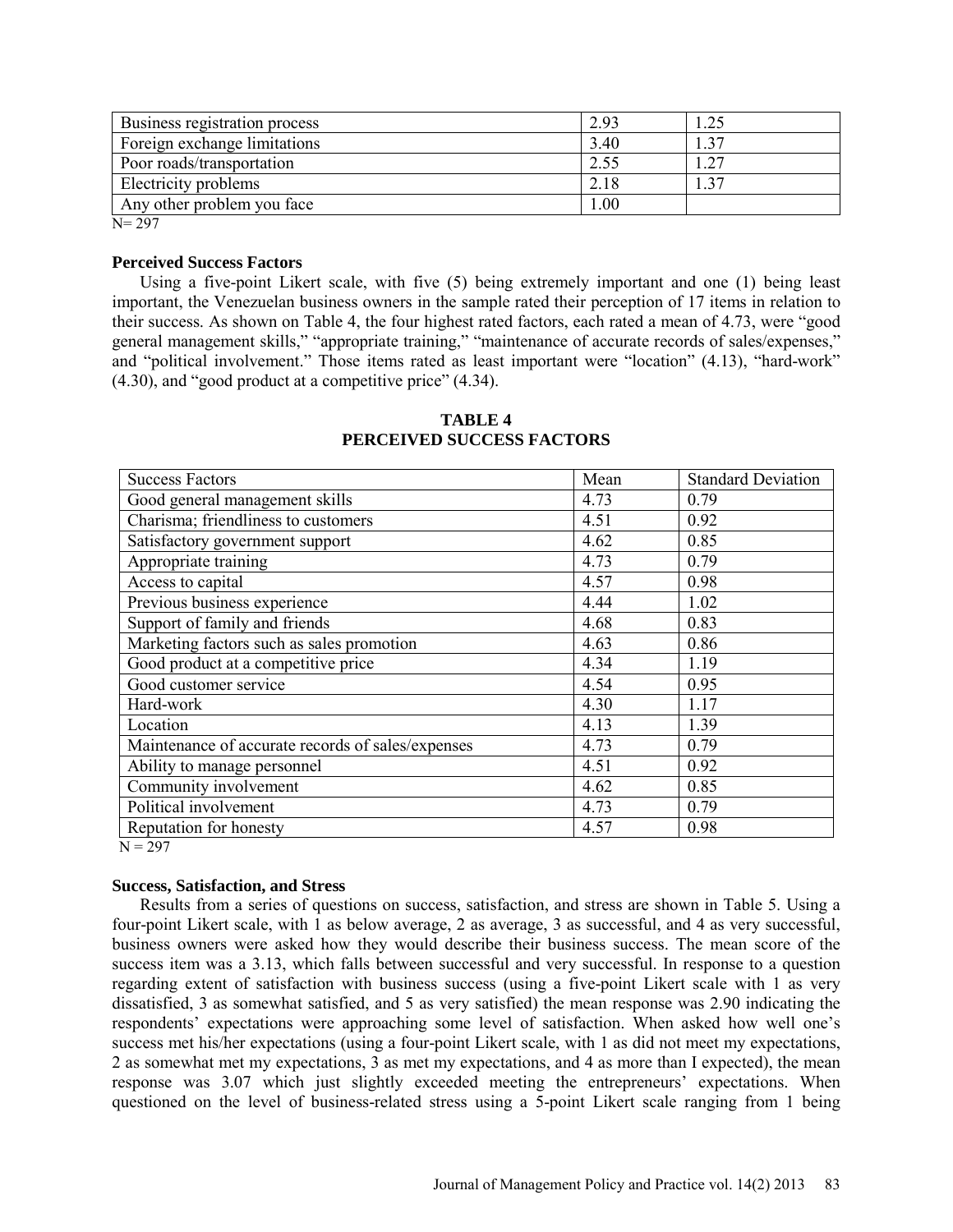nonexistent stress and 5 being very high stress, the mean response was 3.72 indicating that on average the respondents' stress level approached a high level. Finally, in response to a question on the support from family and friends, with 1 being very low and 5 being very substantial, the mean response was 1.91 indicating a relatively low level of support.

| Question                                                                                                        | Mean | Standard  |
|-----------------------------------------------------------------------------------------------------------------|------|-----------|
|                                                                                                                 |      | Deviation |
| 1. How would you describe your business success?                                                                | 3.13 | 0.598     |
| $(1 =$ below average; $2 =$ average; $3 =$ successful; $4 =$ very successful)                                   |      |           |
| 2. To what extent are you satisfied with your business success?                                                 | 2.90 | 0.656     |
| $(1 = \text{very dissatisfied}; 2 = \text{dissatisfied}; 3 = \text{somewhat satisfied};$                        |      |           |
| $4 =$ satisfied; $5 =$ very satisfied)                                                                          |      |           |
| 3. How well has your success met your expectations?                                                             | 3.07 | 0.604     |
| $(1 = did not meet my expectations; 2 = somewhat met my expectations; 3 =$                                      |      |           |
| met my expectations; $4 =$ more than I expected)                                                                |      |           |
| 4. As a business owner, how would you rate the level of business-related                                        | 3.72 | 0.666     |
| stress?                                                                                                         |      |           |
| $(1 = \text{nonexistence}; 2 = \text{very low}; 3 = \text{low}; 4 = \text{high}; 5 = \text{very high})$         |      |           |
| 4. How would you rate the support from family and friends?                                                      | 1.91 | 0.727     |
| $(1 = \text{very low}; 2 = \text{low}; 3 = \text{medium}; 4 = \text{substantial}; 5 = \text{very substantial})$ |      |           |
| $N = 297$                                                                                                       |      |           |

**TABLE 5 SUCCESS, STRESS, AND SUPPORT OF ENTREPRENEURS**

### **DISCUSSION AND CONCLUSION**

In our study of the motivation, problems and success factors of entrepreneurs operating in Venezuela we found some interesting results. Many of our findings were consistent with previous studies. The predominance of male entrepreneurs in our sample support the most recent GEM findings that in Venezuela a higher rate of males engage in entrepreneurship than females (Global Entrepreneurship Monitor, 2009). We found that the mean age of entrepreneurs studied in our sample was 43 years, which corresponds to the Global Entrepreneurship Monitor (2009) study which reported that persons between the ages of 35 and 44 made up the largest group of entrepreneurs. The mean age of the businesses was 9.19 years, which is relatively early in a business' existence but beyond the startup stage and the challenges experienced at startup. The majority of businesses were started by the entrepreneur, and so the entrepreneur is quite familiar with the problems and success factors of the business since its inception. The mean size of the businesses was 6.48 full-time employees, and can be classified as microenterprises. The businesses were staffed largely by full-time employees rather than part-time employees. Finally, the entrepreneurs in the sample worked longer hours than the traditional US 40 hour workweek but shorter than the workweek of many US entrepreneurs and professionals.

In examining the motivations for business ownership among entrepreneurs in Venezuela, we found some interesting results. The factors most important in motivating the respondents were the desire to be one's own boss and the desire to increase income. The motivation to be one's own boss and the motivation to increase income are common among entrepreneurs operating in developing nations (Chu et al., 2007). The Global Entrepreneurship Monitor (2009) indicated that the most entrepreneurial individuals are those with low income. In addition to the desire to be one's own boss and to increase income, satisfaction/growth was ranked third highest in importance. Given the challenging economic conditions entrepreneurs in Venezuela face, including the high rate of inflation (Country Watch), it is not surprising that entrepreneurs in Venezuela rank "to increase my income" high among the motivations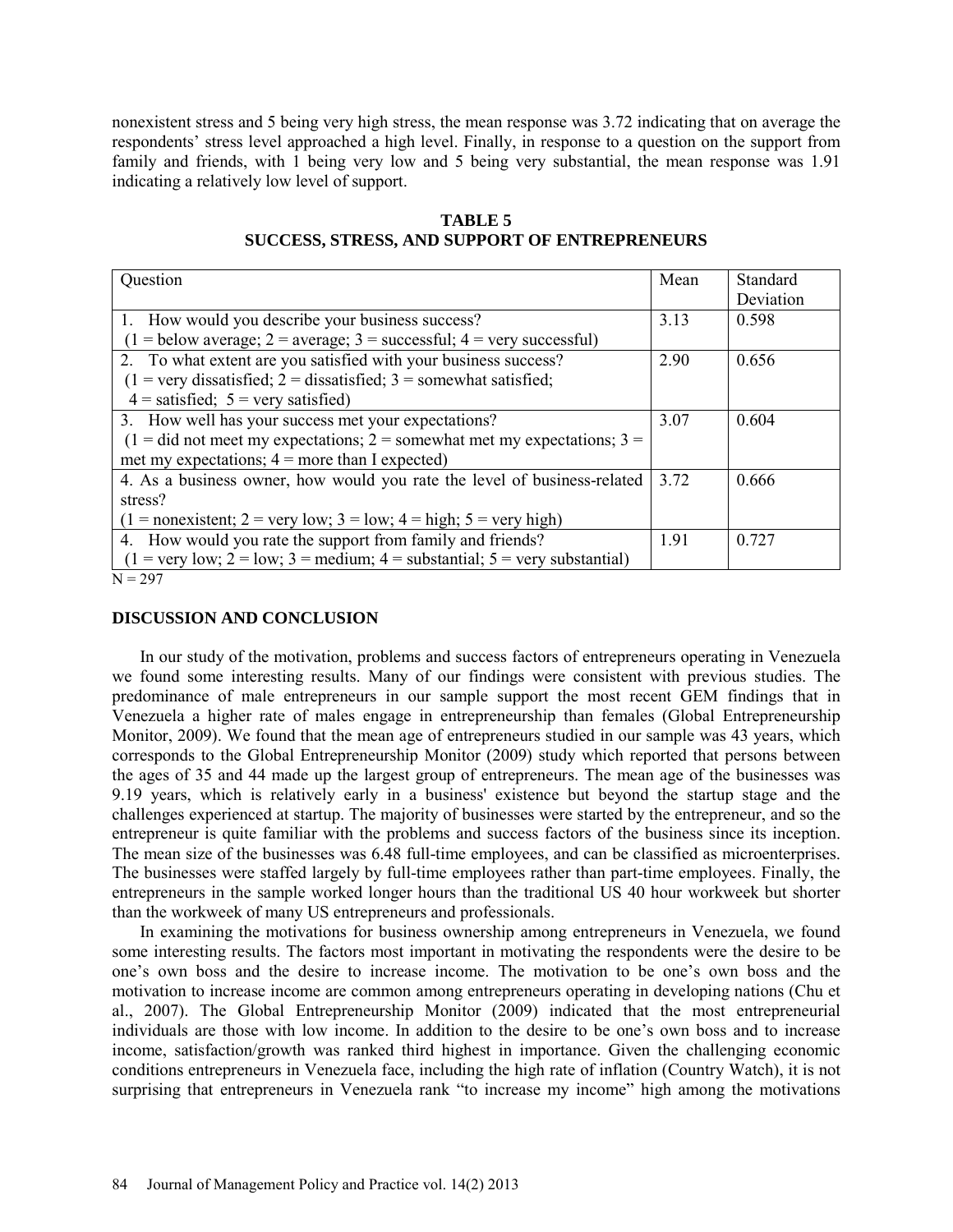presented. Because satisfaction/growth is a common motivation of entrepreneurs, the high rank given to satisfaction/growth is not surprising.

The level of education of the entrepreneurs surveyed was high which may contribute to the desire for satisfaction/growth. Job security was ranked fourth. Given the unemployment rate (8.1% in 2010 and 8.2% in 2011) (World Fact Book), high inflation rate, and the rather uncertain economy of Venezuela (Country Watch), the motivation for job security for the Venezuela entrepreneurs surveyed is not surprising. The desire for job security may also be related to the high uncertainty avoidance of Venezuelans which suggests a low tolerance for uncertainty and risk averseness (Geert Hofstede). Uncertainty and risk averseness, however, are common in starting and owning a business. Also noteworthy is that Venezuelans have a relatively low level of individualism (Geert Hofstede), and yet the entrepreneurs surveyed reported the desire to be one's own boss as important.

Of the problems presented, a weak economy was rated as the most important problem. This is not surprising given the economic conditions in which Venezuelan entrepreneurs operate conditions that include high inflation and heavy dependence upon the petroleum industry (Country Watch). The problem rated second most important is competition. Competition is a key issue facing many companies and is one of Porter's five forces (i.e., rivalry) (Porter, 1987). Another highly ranked problem is foreign exchange limitations. Although Venezuela implemented stringent foreign exchange controls in 2003 including a fixed official rate of exchange (US Department of State), foreign exchange was identified as a problem facing entrepreneurs in Venezuela.

Although all entrepreneurs face problems, entrepreneurs in developing countries face a unique set of problems (Chu, et al., 2007; Cook, 2001, Levy, 1993)."Entrepreneurs in developing, poor, or transitional countries may have more problems because political, economic, and business environments are relatively more unstable" (Benzing et al., 2005, p.191). Yalcin and Kapu found that although the startup and survival of a new venture is always challenging, "unfavorable conditions especially prevalent in less affluent, developing, and transitional economies" are especially difficult (2008, p.185). Benzing et al. argued that in transitional economies the macroeconomic policies "often fuel inflation, keep interest rates high, and stifle foreign investment" (2005, p.8). Yalcin and Kapu indicated that in transitioning economies, problems include a "lack of entrepreneurial culture, existence of formal business environment, attitudes and values, lack of knowledge and skills, unstable taxation policies, lack of capital, overregulation, undeveloped legal system, business infrastructure, and the mafia" (2008, p.199).

In terms of the success factors, entrepreneurs ranked equally as the most important factor in their success were good general management skills, appropriate training, maintenance of accurate records of sales/expenses, and political involvement. Prior research supports the importance of managerial skills and education in relation to the success of a business (Benzing et al., 2009; Zimmerman & Jiang, 2009). Another interesting consideration is that the mean age of the businesses studied was nine years. At that point in the life of the business, the challenges of the tumultuous startup period have passed and general management of the business and record keeping are important to the ongoing operation and growth of the business. The well-educated entrepreneurs studied (i.e., nearly two thirds of the respondents have at least some college education) recognize the importance of education and training; they ranked appropriate training high among the success factors. With regard to the importance placed upon political involvement, it is noteworthy in light of the country's political situation at the time of the survey. Venezuela's political climate is considered very polarized and volatile (US Department of State). It is also quite bureaucratic. Entrepreneurs in Venezuela reported that they had to visit many offices to get the necessary information and assistance to create their company (Global Entrepreneurship Monitor, 2009).

The entrepreneurs in this study rated themselves as successful. Because subjective performance measures have been found to be highly correlated with objective measures of performance (Dess & Robinson, 1984), the entrepreneurs' response suggests that they are successful. Not only did they report themself as successful, but the entrepreneurs also indicated that their success met their expectations. They were not, however, satisfied with their business success. Perhaps this is due to the high importance they placed upon personal satisfaction/growth as a motivating factor. Given the close tie of the entrepreneur to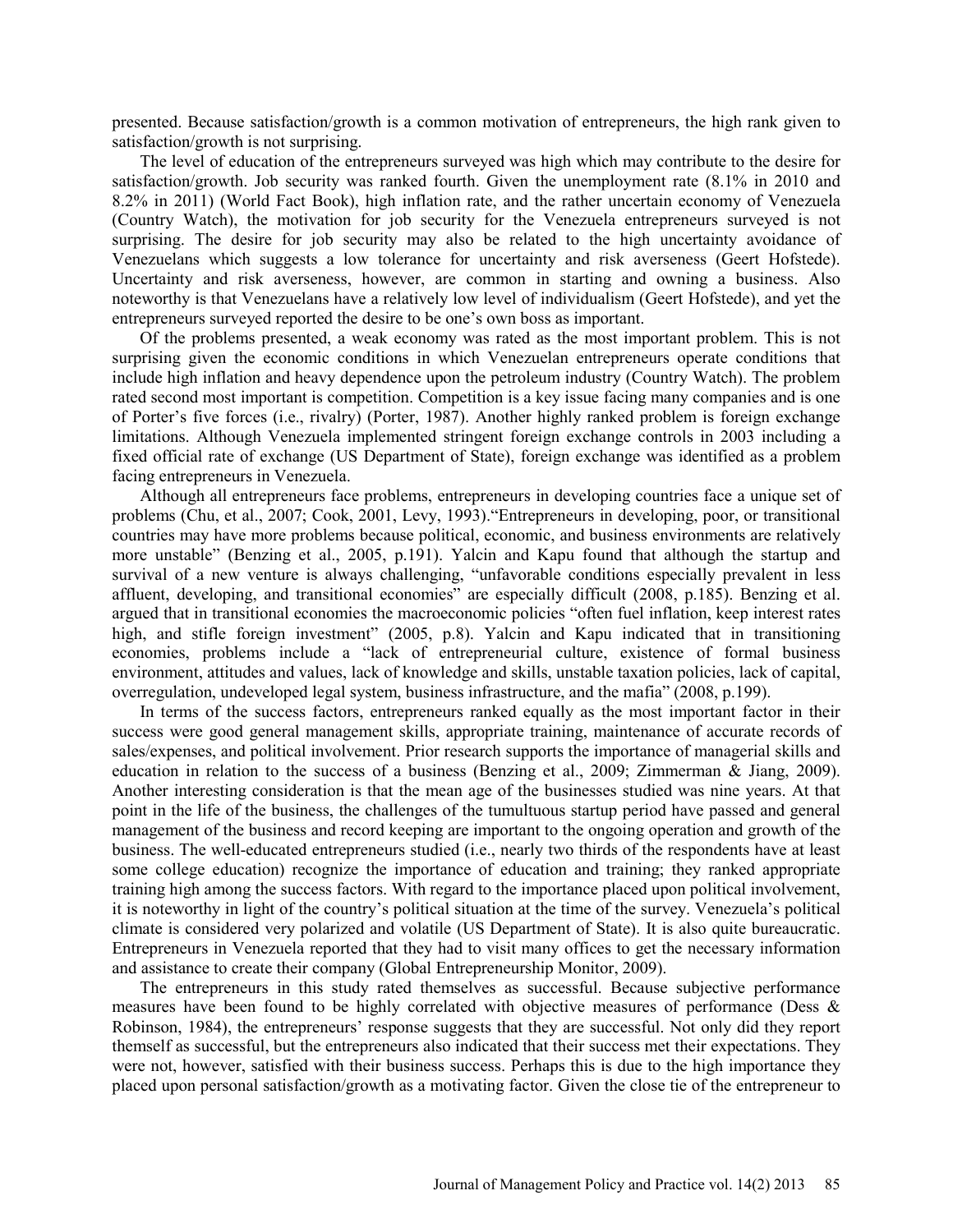his/her business if s/he experienced dissatisfaction with their personal growth within the business s/he may be dissatisfied with the business success.

The entrepreneurs reported a moderate level of stress. Entrepreneurship is often thought of as a high stress endeavor. The many challenges that entrepreneurs face including cash flow and risk often create stress. Perhaps the entrepreneurs' success meeting their expectations and the success of the business lessened their stress level. The average age of the business might also be related to the moderate level of stress reported: the average business age was nine years. By year nine, the business has survived the challenges of the early years and for many businesses such survival allows the focus to be placed on operations and growth. The entrepreneurs were not without some level of stress, however. The stress may be due to the entrepreneurs' lack of satisfaction with their business success and/or the low level of support from family and friends reported.

This study extends our insight into the factors that motivate and challenge entrepreneurs operating in Venezuela as well as the factors related to their success. Our results can be compared to the results of other studies of entrepreneurs operating in Venezuela and in other countries around the globe. According to Yalcin and Kapu (2008) diverse empirical evidence, especially evidence from different countries, can enrich the literature on entrepreneurial motivations. Because Venezuela is considered to be a developing economy our study contributes to the insight on entrepreneurs operating in a developing economy. Finally, our examination of the motivations, problems, and success factors of Venezuelan entrepreneurs provides insight on multiple dimensions of entrepreneurs in a single context.

There are several implications for entrepreneurs, educators, researchers and the Venezuelan government. First, because Venezuelan entrepreneurs recognize the importance of management skills and training, it would be advantageous for entrepreneurs in Venezuela to develop such skills and complete training. Educators might also take note of the importance placed on these factors by entrepreneurs and develop programs to assist entrepreneurs in these areas. Second, researchers can use findings reported in this study to add to the growing study of entrepreneurs around the globe. Specifically the findings on the motivations, problems, and success factors of entrepreneurs in Venezuela can be compared to findings on entrepreneurs from other countries around the globe. While many factors that motivate entrepreneurs are similar across geographic regions and countries, some differences have been found (Chu, et al., 2007; McMullen et al., 2008) including regional differences in the founding and growth rates of new ventures (Armington and Acs, 2002). This may be due to differences in political systems, economic policies, and cultures.

Entrepreneurs in this study rated a weak economy and foreign exchange limitations as problems. In addition, they rated political involvement as a factor important to the success of entrepreneurs in Venezuela. The economy of Venezuela is heavily dependent upon the petroleum industry and is plagued with high inflation (The Economist). McMullen et al., (2008) examined the motivation of entrepreneurs across countries examining the relationship between entrepreneurial motivations and government related factors. They argued that fiscal-, monetary-, and labor freedom are related to entrepreneurial activity, and they found that entrepreneurial action increases when opportunity and transaction costs decrease. Government policies and programs have also been found to support entrepreneurship (Woolley & Rottner, 2008), and economic growth can take place through the mechanism of entrepreneurship (Minniti, 2008). Policies in Venezuela that facilitate entrepreneurship might increase opportunities in industries in addition to the petroleum industry and might decrease the economic effect of the petroleum industry. While our study extended the literature on entrepreneurs and specifically entrepreneurs operating in Venezuela, there are several limitations of this study. First, the sample is drawn from entrepreneurs in Venezuela and may not be generalizable across the globe or even across developing nations. A larger sample composed of entrepreneurs from around the globe would be advantageous. Second, the list of motivators, problems, and success factors are limited in number and scope. Third, presenting entrepreneurs with a prepared list of motivations, problems, and success factors may influence the entrepreneurs' response and/or may result in the omission of other items. Future research which allows entrepreneurs to list their motivations, problems, and success factor might be beneficial to the study of entrepreneurs. A fourth limitation is that the entrepreneurs surveyed may not be representative of the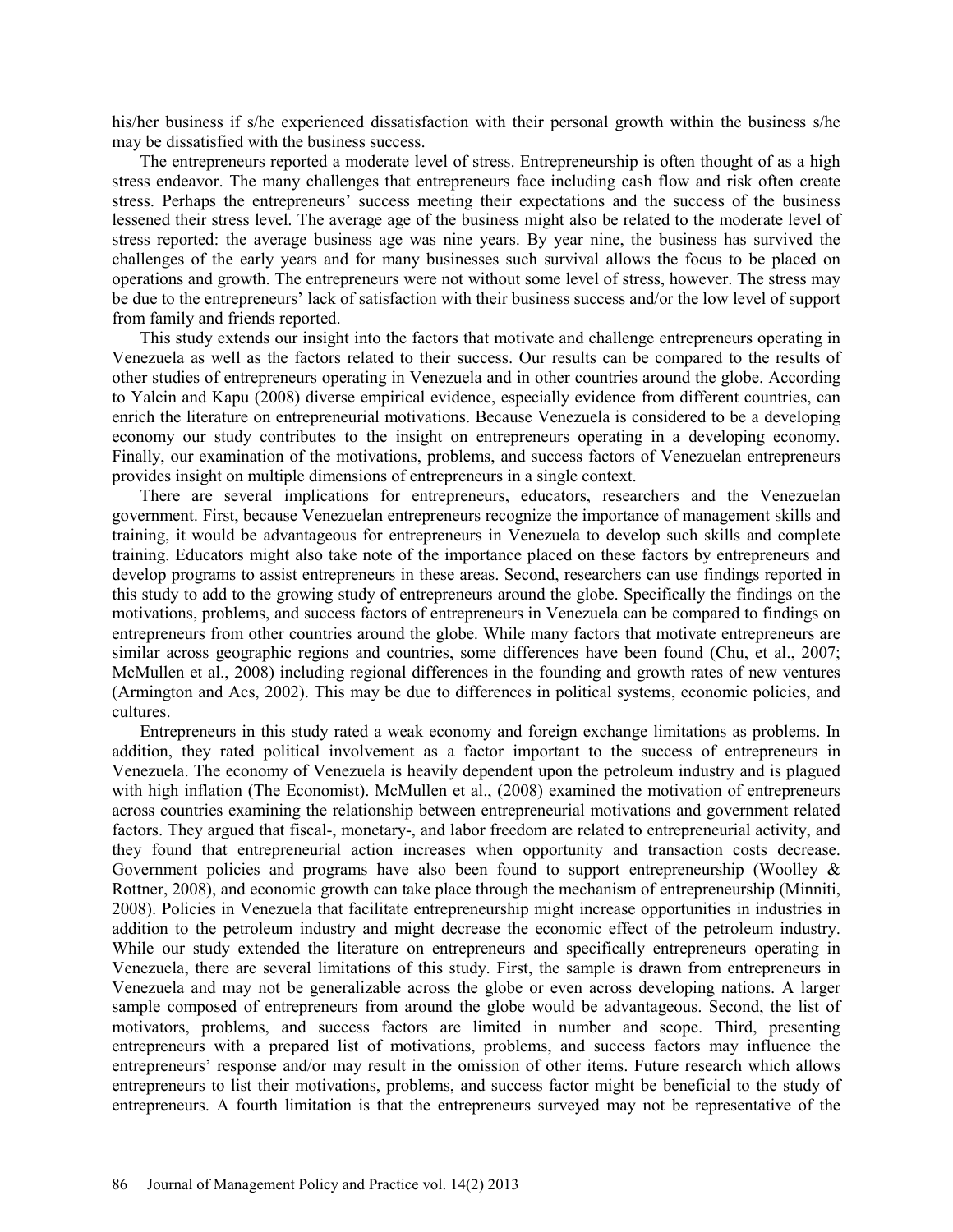entrepreneurs in Venezuela and/or their responses may not be generalizable to entrepreneurs operating in Venezuela. Yet another limitation is that while the survey has been used in a number of previous studies (e.g. Chu et al., 2007), the survey has not been validated in Venezuela.

# **REFERENCES**

Alpander, G., Carter, K., Forsgren, R. (1990). Managerial issues and problem-solving in the formative years. *Journal of Small Business Management*, 28(2), 9-19.

Armington, C. & Acs, Z. (2002). The determinants of regional variation in new firm foundation. *Regional Studies*, 36(1), 33-45.

Bantel, K. & Jackson, S. (1989). Top Management and Innovations in Banking: Does The Composition of the Top Team Make A Difference? *Strategic Management Journal*, 10, 107-124.

Becker, G. S. (1964). *Human Capital,* New York, NY: Columbia.

Benzing, C., Chu, H., & Callanan, G. (2005). Regional comparison of the motivation and problems of Vietnamese entrepreneurs. *Journal of Developmental Entrepreneurship*, 10, 3-27.

Benzing, C., Chu, H. & Kara, O. (2009). Entrepreneurs in Turkey: A factor analysis of motivations, success factors, and problems. *Journal of Small Business Management*, 47(1), 58-91.

Benzing, C., Chu, H. & Szabo, B. (2005). Hungarian and Romanian entrepreneurs in Romania --Motivations, problems, and differences. *Journal of Global Business*, 16, 77-87.

Bewayo, E. (1995). Uganda entrepreneurs: why are they in business? *Journal of Small Business Strategy*, 6, 67-78.

Burt, R. S. (1992). *Structural Holes*, Cambridge, MA: Harvard University Press.

Carsrud, A. & Brannback, M. (2011). Entrepreneurial motivations: What do we still need to know? *Journal of Small Business Management*, 49(1), 9-26.

Chu, H., & Katsioloudes, M. (2001). Cultural context in the Vietnamese-American entrepreneurial experience. *Journal of Transnational Development*, 7(2), 37-46.

Chu, H., Benzing, C. & McGee, C. (2007). Ghanaian and Kenyan Entrepreneurs: A comparative analysis of their motivations, success characteristics and problems. *Journal of Developmental Entrepreneurship*, 12(3), 295-322.

Chu, H., Kara, O. & Benzing, C. (2008). An empirical study of Nigerian entrepreneurs: Success, motivations, problems, and stress. *International Journal of Business Research*, 8(2), 102-116.

Chu, H., Leach, E. & Manuel, R. (1998). Cultural effect and strategic decision among Filipino entrepreneurs. *43rd World Conference on Entrepreneurship at the Threshold of the 21th Century*, Singapore.

Cook, P. (2001). Finance and small and medium-sized enterprises in developing countries. *Journal of Developmental Entrepreneurship*, 6, 17-31.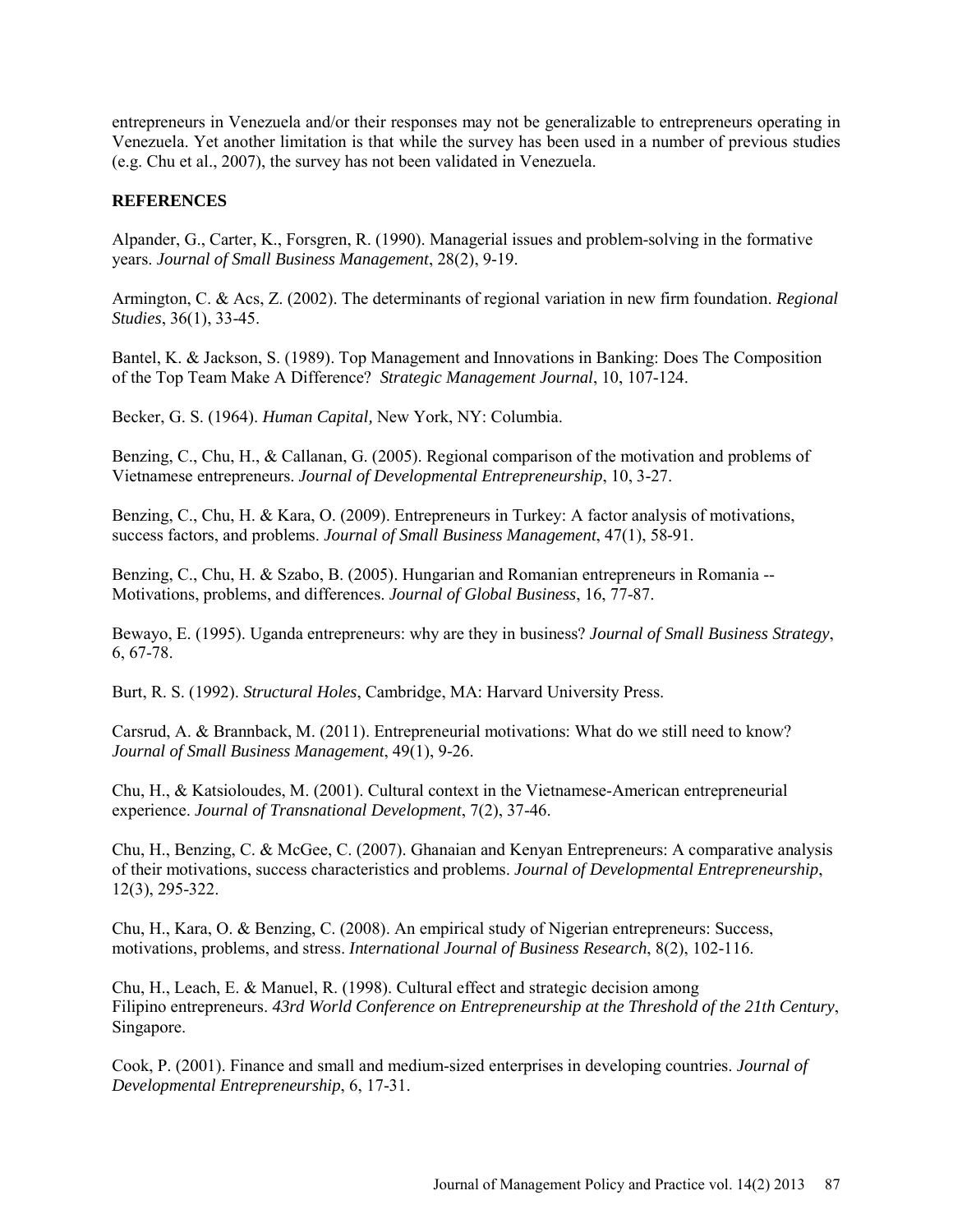Country Watch. *Venezuela*. Retrieved on August 24, 2009 and June 21, 2012, from http://www.countrywatch.com/country\_profile.aspx?vcountry=186

Davidsson, P. & Honig, B. (2003). The Role of Social and Human Capital Among Nascent Entrepreneurs. *Journal of Small Business Venturing*, 18, 301-331.

Fischer, H. & Pollock, T. (2004). Effects of social capital and power on surviving transformational change: The case of initial public offerings. *Academy of Management Journal*, 47(4), 463-481.

Fombrun, C. J. (1996). *Reputation: Realizing Value from the Corporate Image*, Boston, MA: Harvard Business School Press.

Geert Hofstede. Retrieved August 22, 2009, from *www.geert-hofstede. com/ hofstede\_ venezuela.shtml*

Global Entrepreneurship Monitor. (2009). *Venezuela 2007-08 Report*. Retrieved from *<http://www.gemconsortium.org/default.aspx>*

Hambrick, D. C. & Mason P. A. (1984). Upper Echelons: The Organization as a Reflection of its Top Managers. *Academy of Management Review*, 9(2), 193-206.

Herron, L. & Robinson, R. (1993). A structural model of the effect of entrepreneurial characteristics on venture performance. *Journal of Business Venturing*, 8(3), 281-294.

Herron, L. & Sapienza, H. (1992). The entrepreneur and the initiation of new venture launch activities. *Entrepreneurship Theory and Practice*, 17(1), 49-55.

Hisrich, R. (1988). [The Entrepreneur in Northern Ireland: Characteristics, problems, and](http://web.ebscohost.com/ehost/viewarticle?data=dGJyMPPp44rp2%2fdV0%2bnjisfk5Ie46bFRr6yuSbak63nn5Kx95uXxjL6qrUmupbBIrq%2beTLirt1KuqZ5oy5zyit%2fk8Xnh6ueH7N%2fiVaurt060qa9KsKmkhN%2fk5VXj5KR84LPgjeac8nnls79mpNfsVbOotE60qLI%2b5OXwhd%2fqu37z4uqM4%2b7y&hid=106)  [recommendations for the future.](http://web.ebscohost.com/ehost/viewarticle?data=dGJyMPPp44rp2%2fdV0%2bnjisfk5Ie46bFRr6yuSbak63nn5Kx95uXxjL6qrUmupbBIrq%2beTLirt1KuqZ5oy5zyit%2fk8Xnh6ueH7N%2fiVaurt060qa9KsKmkhN%2fk5VXj5KR84LPgjeac8nnls79mpNfsVbOotE60qLI%2b5OXwhd%2fqu37z4uqM4%2b7y&hid=106) *Journal of Small Business Management*, 26 (3), 32-39.

Hoang, H. & Antoncic, B. (2003). Network-based Research in Entrepreneurship: A critical review. *Journal of Business Venturing*, 18(2), 165-87.

International Monetary Fund, World Economic Outlook Database, April 2009. *Venezuela*. Retrieved August 24, 2009, fro[m http://www.imf.org/external/pubs/ft/weo/2009/01/weodata/index.aspx](http://www.imf.org/external/pubs/ft/weo/2009/01/weodata/index.aspx)

Kuratko, D., Hornsby, J. & Nafziger, D. (1997). An examination of owners' goals in sustaining entrepreneurship. *Journal of Small Business Management*, 35, 24-33.

Levy, B. (1993). Obstacles to developing indigenous small and medium enterprises: An empirical assessment. *The World Bank Economic Review*, 7, 65-83.

McMullen, J., Bagby, D.R. & Palich, L. (2008). Economic freedom and the motivation to engage in entrepreneurial action. Entrepreneurship Theory and Practice, 32(5), 875-895.

Minniti, M. (2008). The role of government policy on entrepreneurial activity: Productive, unproductive, or destructive? *Entrepreneurship Theory and Practice*, 32(5), 779-790.

Orford, J., Wood, E. Herrington, M. & Fischer, C. (2004). *The Global Entrepreneurship Monitor.* Retrieved from http://www.ippr.org.na/sites/default/files/GEM%20Final%20Presentation.pdf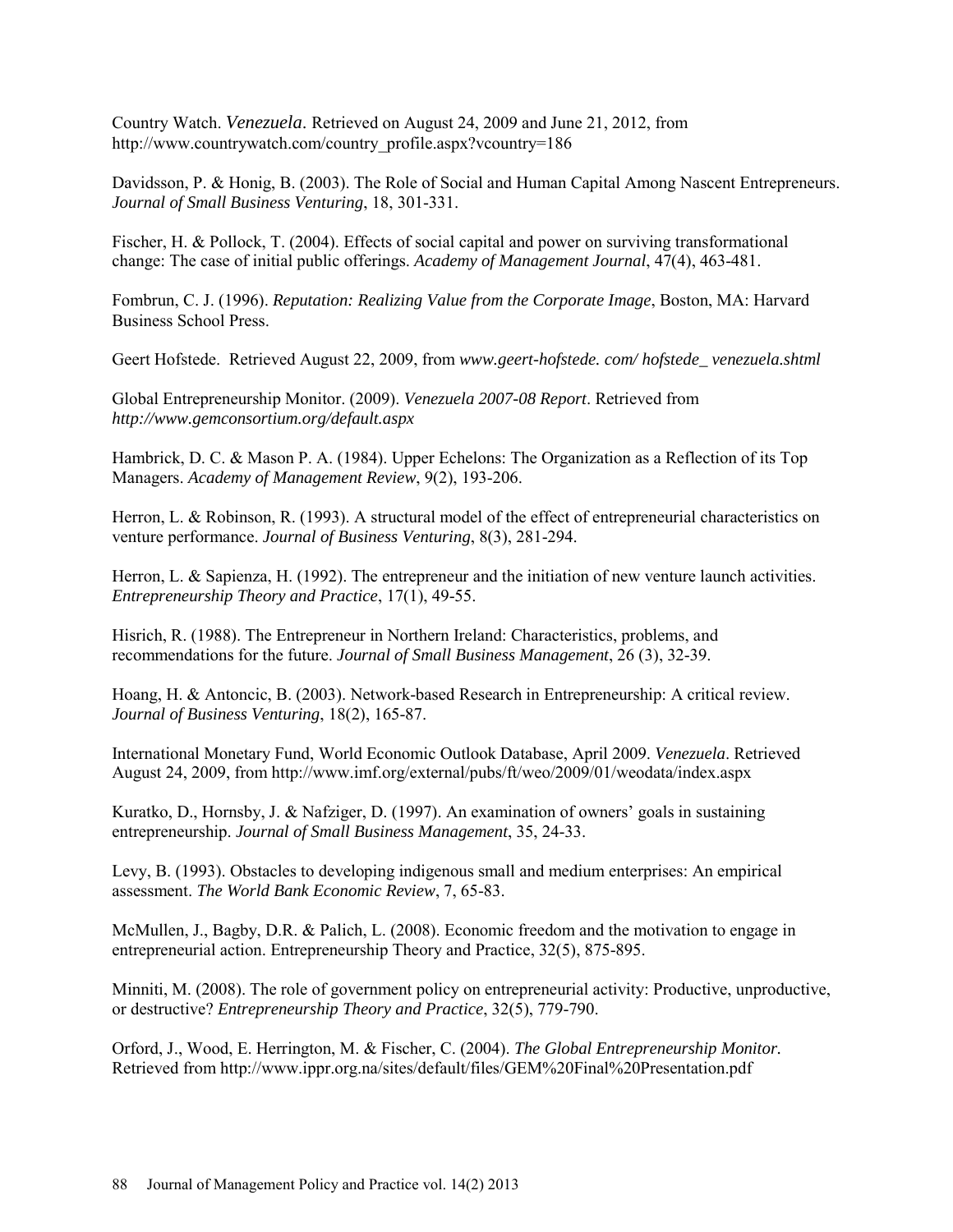Norburn, D. & Birley S. (1998). The Top Management Team and Corporate Performance. *Strategic Management Journal*, 9, 225-37.

Porter, M. 1987. From competitive advantage to corporate strategy. *Harvard Business Review*, 5(3), 43- 59.

Powell, W. & DiMaggio, P. (Eds.). (1991). *The New Institutionalism in Organizational Analysis.* Chicago: University of Chicago Press.

Putnam, R. D. (1995). Bowling alone: America's declining social capital. *Journal of Democracy*, 6(1), 65-78.

Robichaud, Y., McGraw, E. & Roger, A. (2001). Toward the development of a measurement for entrepreneurial motivation. *Journal of Developmental Entrepreneurship*, 6, 189-202.

Shrader, R. & Siegel, D. S. (2007). Assessing the relationship between human capital and firm performance: Evidence from technology-based new ventures. *Entrepreneurship Theory and Practice*, 31(6), 893-908.

Siegel, D.S., Waldman, D.A. & Youngdahl, W.E. (1997). The Adoption of Advanced Manufacturing Technologies: Human Resource Management Implications. *IEEE Transactions on Engineering Management*, 44, 288–298.

Stinchombe, A. L. (1965). Social structure and organizations. In J. G. March, (Ed.), Handbook of organizations: 142–193. Chicago: Rand McNally.

Swierczek, F. & Ha, T. T. (2003). Motivation, entrepreneurship and the performance of SMEs in Vietnam. *Journal of Enterprising Culture*, 11(1), 47-68.

The Economist. *Venezuela*. Retrieved August 22, 2009, from [http://www.economist.com/countries/Venezuela/profile.cfm? folder=Profile%2DEconomic%20Data](http://www.economist.com/countries/Venezuela/profile.cfm?%20folder=Profile%2DEconomic%20Data)

The World Fact Book. *South America: Venezuela.* Retrieved June 21, 2012, from https://www.cia.gov/library/publications/the-world-factbook/geos/ve.html

Tsai, W. & Ghoshal S. (1998). Social Capital and Value Creation: The Role of Intrafirm Networks. *Academy of Management Journal*, 41(4), 464-476.

US Department of State, Venezuela Country Specific Information. *International Travel, Venezuela Country Specific Information*. Retrieved August 24, 2009, from http://travel.state.gov/travel/cis\_pa\_tw/cis/cis\_1059.html#crime

Wang, L., Prieto, L. & Hinrichs, K. (2010). Direct and indirect effects of individual and environmental factors on motivation for self-employment. *Journal of Developmental Entrepreneurship,* 15(4):481-502.

Woolley, J. & Rottner, R. (2008). Innovation policy and nanotechnology entrepreneurship. *Entrepreneurship Theory and Practice*, 32(5), 791-811.

Yalcin, S. & Kapu, H. (2008). Entrepreneurial dimensions in transitional economies: A review of relevant literature and the case of Kyrgyzstan. *Journal of Developmental Entrepreneurship*, 13(2), 185-203.